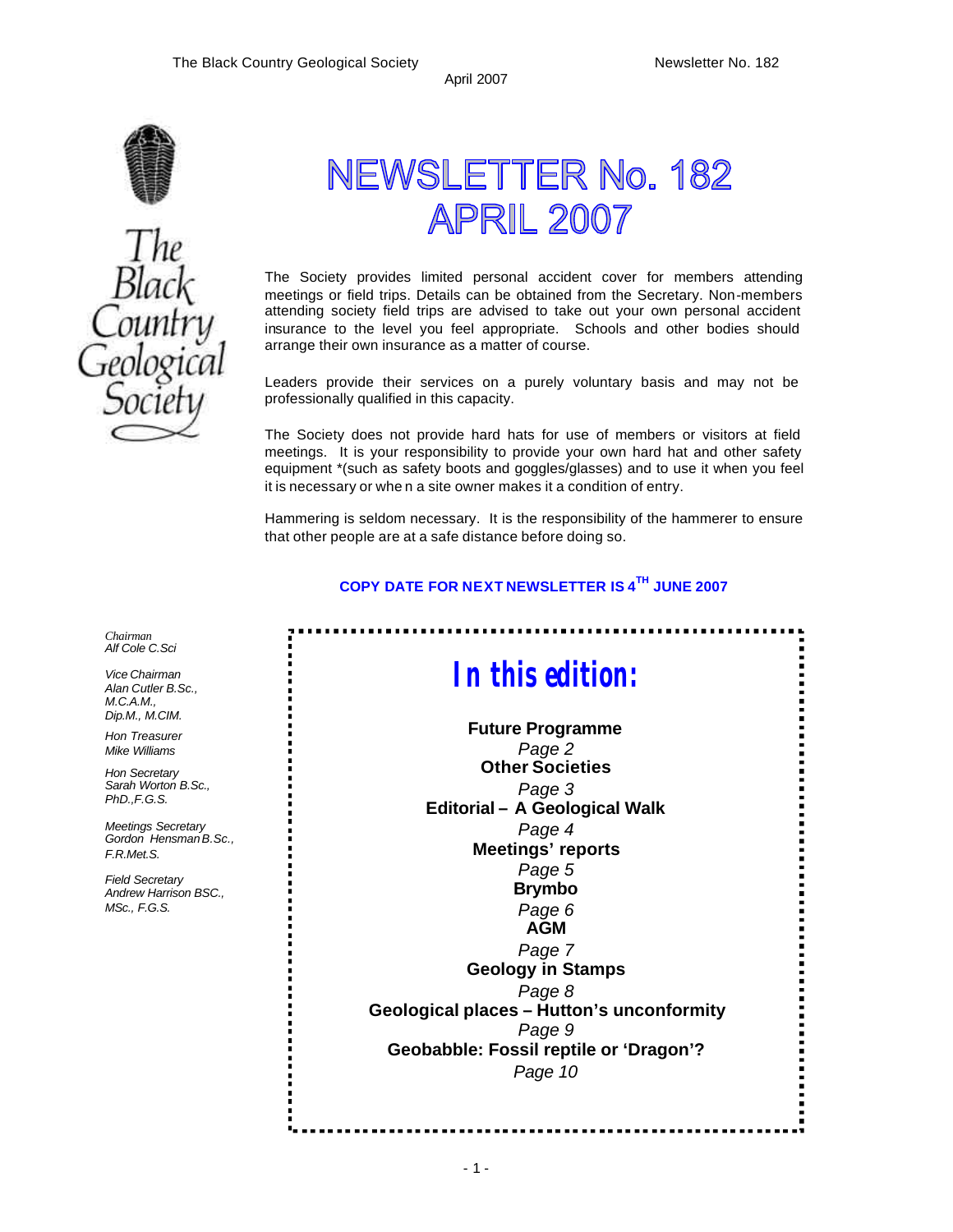## *FUTURE P ROGRAMME*

#### **Lecture meetings are held at Dudley Museum, St James's Road, Dudley. Phone (01384 815575) 7.30 for 8 o' clock start unless stated otherwise.**

#### **SATURDAY 28 TH APRIL 2007** *(Field Meeting)*

**Leader: Alan Bates (Shropshire Geological Society & OU Geology Society)**

#### **Coates and Lilleshall Quarries, Wenlock Edge.**

Meet at the National Trust Car Park, on Wenlock Edge, at **10:30am**. Grid ref: **SO 613996** Hard hat, high vis ibility jacket and stout boots (safety boots if you have them) are required. Please bring a packed lunch in case a pub stop is not possible. There is limited fossil collecting from part of the site. Alan will be interested in what any of our members have to say about the Wenlock Series so please bring any knowledge of Silurian limestones with you.

Andy Harrison

#### **MONDAY 30TH APRIL 2007** *(Indoor Meeting)*

#### **SPRING CONVERSAZIONE is CANCELLED**

#### **SATURDAY 12 TH MAY 2007** *(Field Meeting)*

#### **Leader: Dave Owen (Gloucestershire Geological Heritage Trust)**

#### **Tintern Quarry, Forest of Dean**

We will meet at the entrance to Tintern Quarry (which is NOT actually in Tintern, but on the other side of the river at Tidenham Chase); Grid ref: **ST 551983**. If you are travelling south on the B4228 it is the first track on the right, after Miss Grace's Lane. Meet at **11.00am.**

Packed lunches will be required, and you will need hard hats if you want to go into the main quarry area itself, **at your own risk.** Strong footwear is advised. The quarry is not active so high visibility jackets will not be needed. A large part of the day will be spent looking at exposures along a forestry track that circles the main quarry where the rocks are easier to get to in safety.

#### **SUNDAY 3rd JUNE 2007** *(Field Meeting)*

**Leader: John Payne**

#### **Raggedstone Hill, Southern Malverns** .

Joint trip with the Woolhope Naturalists Field Group. Meet in the Hollybush Car Park at **10.00am**  which is on the North side of the A 438 at grid reference: **FO 759369** . You will need to bring a packed lunch.

### **SATURDAY 30 TH JUNE 2007** *(Museum visit)*

**Leaders: Andy Harrison and Mike Williams**

#### **The Natural History Museum, South Kensington**

It is proposed to have a trip to the Natural History Museum on June 30<sup>th</sup>, repeated on September 29th. Mike Williams has suggested going by train to meet at the museum for 11:00 am. Apparently groups of four can ge t a special weekend rate ticket for the return journey and around the London public transport network. If interested members could contact Andy (jenufa8@yahoo.com mobile: 07973330706) then we can get an idea of gro ups of four and who'll travel with who. I expect that packed lunches may be an idea however there'll be plenty of places to eat in London.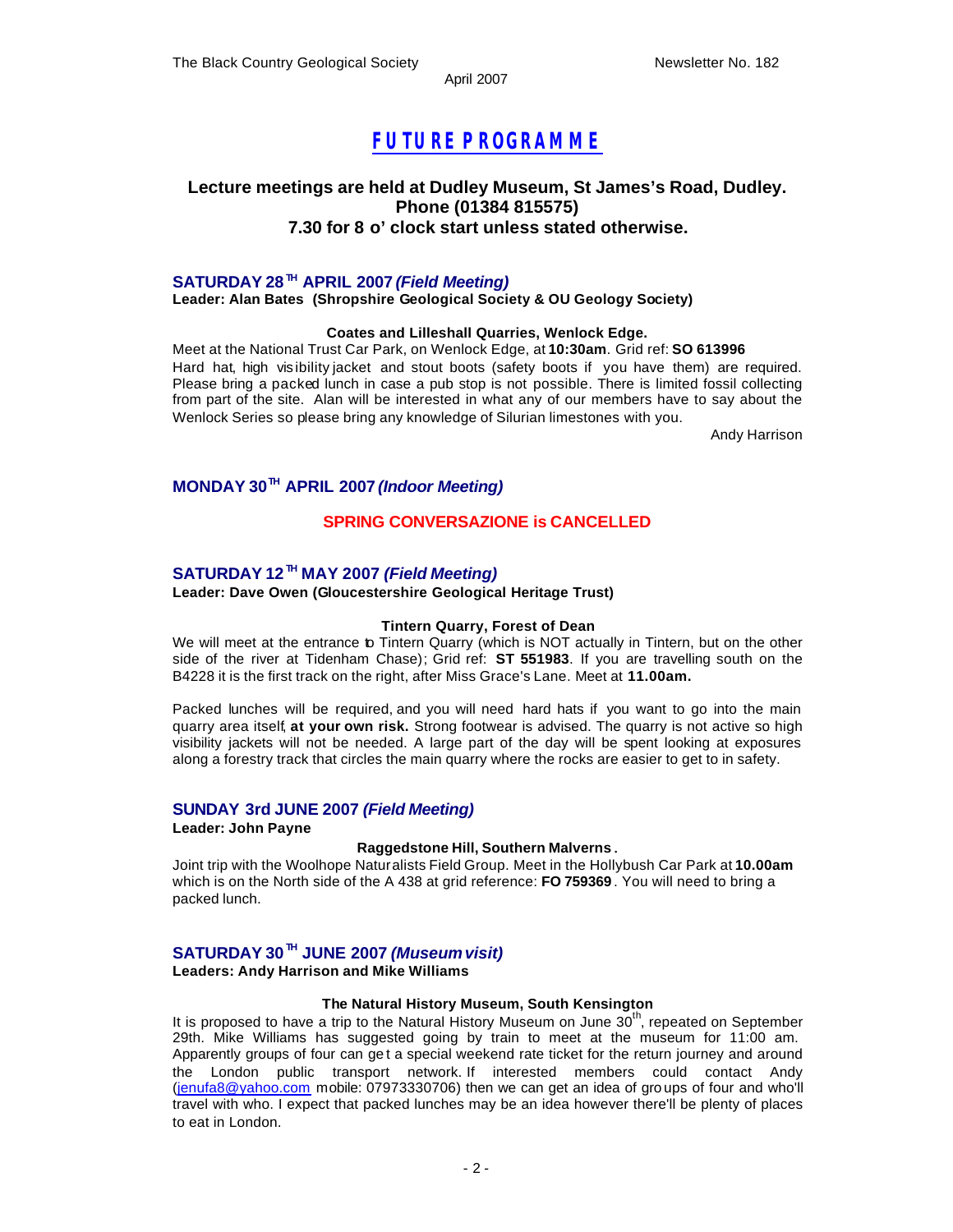#### **LOOKING FORWARD**

August - Trip to the Abberley Hills and Shavers End Quarry.

Andy Harrison

## *OTHER SOCIETIES*

#### **NORTH STAFFORDSHIRE GEOLOGISTS' ASSSOCIATION**

Joint meeting with the West Midlands regional group of the Geological Society

#### **Affordable Volcano Monitoring Hazel Rymer (Open University)**

#### **Tuesday 24th April 2007**

**University of Wolverhampton, Room 202**, Department of Applied Sciences, Wulfruna Street, Wolverhampton.

**7.30 pm**. Details of this lecture appeared in the February Newsletter

#### **Saturday 19th May**

#### **Ercall Quarries, Wellington, Telford, Shropshire**

**Leader: Chris Rayner Starting at 10.00am** at the Forest Glen Car Park, Grid Ref: **SJ639093** Note: a field fee of £2.00 per head is made.

For further information contact: NSGGA Field Secretary **Gerald Ford,** Tel. 01630 -673409 or e -mail: g.ford@ukonline.co.uk

#### **SHROPSHIRE GEOLOGICAL SOCIETY**

#### **MARCHES FESTIVAL OF GEOLOGY**

Did you know that the year 2007 celebrates a number of anniversaries significant to the geology of the country? They are:

- the 200<sup>th</sup> anniversary of the founding of the Geological Society of London
- the 150<sup>th</sup> anniversary of the founding of the Geologists' Association
- and of most interest at a local level the 175<sup>th</sup> anniversary of Murchison's epic visit to the area that led to publication of *The Silurian System,* the book which laid the foundations for our modern understanding of Earth history.

**The Marches Festival of Geology** is a co-coordinated effort celebrating these anniversaries, and involves the Shropshire Geological Society, the Woolhope Naturalists' Field Club Geology Section, the Ludlow Museum Resource Centre (part of the Shropshire County Museums Service), the Herefordshire Heritage Service (the County museum service), the Hereford and Worcester Earth Heritage Trust, the Ludlow Research Group and the West Midlands Regional Group of the Geological Society. The highlight of these celebrations is a one-day symposium on Thursday  $13<sup>th</sup>$ September, 2007 at the Ludlow Assembly Rooms.

#### **LUDLOW IS HOSTING AN INTERNATIONAL SYMPOSIUM "THE GROUND BENEATH OUR FEET – 200 YEARS OF GEOLOGY IN THE MARCHES"**

All the speakers have a special interest in the geology of the Marches and their contributions will provide authoritative and up-to-the minute accounts of their specific fields. They include Ludlow resident, Michael Rosenbaum, Emeritus Professor of Engineering Geology, and Old Ludlovian, Dr David Lloyd MBE, Former Chair of the Ludlow Historical Research Group.

The programme will appeal to members of the public as well as the committed geologist. There are five themes:

- **The mark of distinction:** local character shaped by landscapes and building stones
- **The Marches in the past:** on the edge of a lost ocean
- **Geology in the community:** evolving perceptions and realities
- **The Ice Age:** on the edge of a glacier
- **The future** for geology in the Marches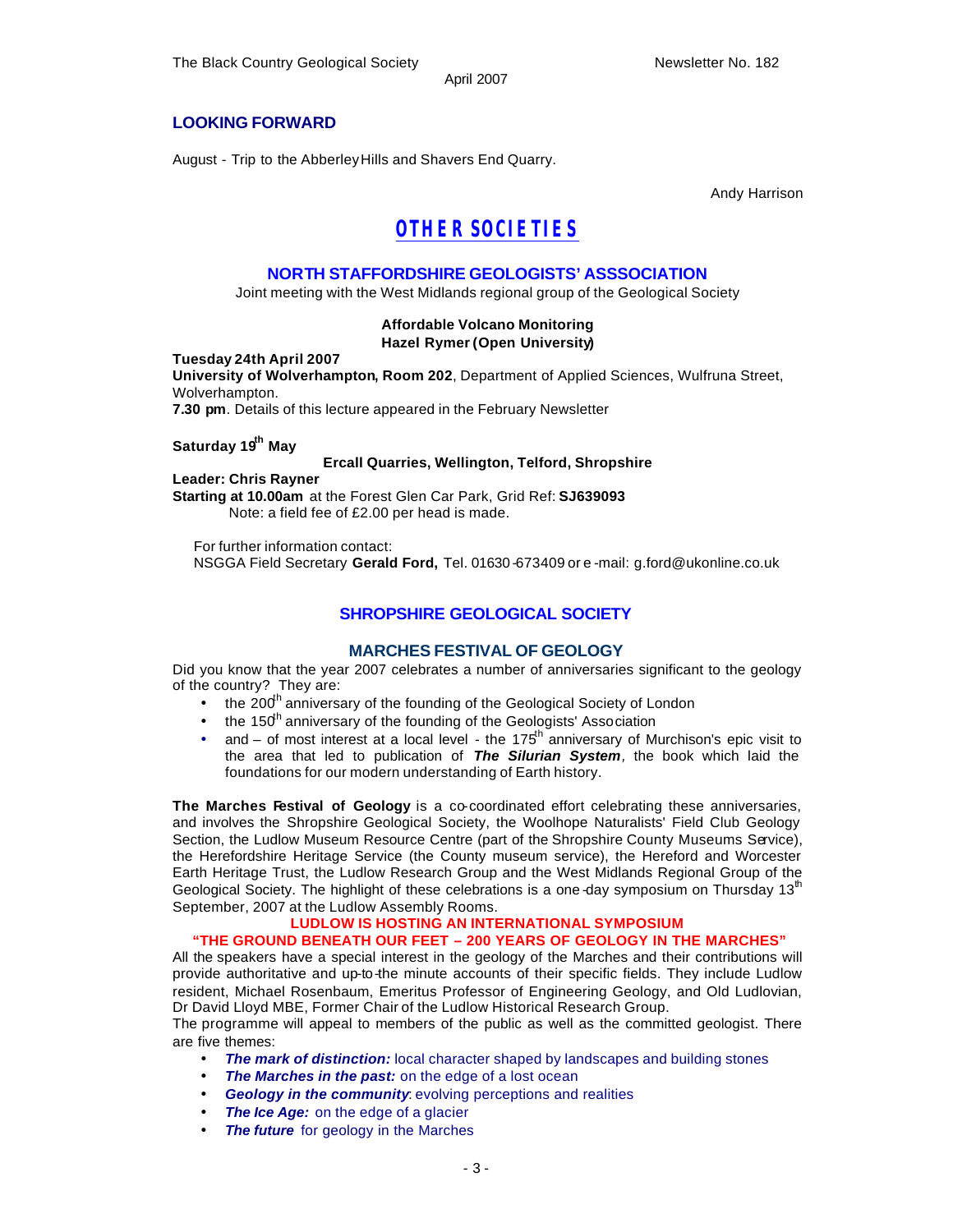The Black Country Geological Society Newsletter No. 182

#### April 2007

**Registrations** for the symposium on Thursday 13<sup>th</sup> September (£20 in advance, including a light buffet lunch; £25 on the door, excluding lunch) are being taken by the Treasurer: David H T Smith, 25 Grange Road, Shrewsbury, SY3 9DG. Cheques should be made payable to *The Shropshire Geological Society* **.**

Registration enquiries by email may be s ent to david@thursfieldsmith.co.uk

For full details, visit http://www.shropshiregeology.org.uk/festival or contact Professor Michael Rosenbaum on 01584 877 650, or email msr@waitrose.com

## *EDITORIAL*

Many people interested in geology, and that includes many of our members, are attracted by fieldwork and looking at the landscape and scenery around us. As rocks in place can only be seen outside, often in remote areas , travel and in particular walking, is a common interest amongst geologists, both amateur and professional. Although living in the Black Country may seem to be the last place you want to be if you are interested in walking, most of us know otherwise. When I first moved here in the sixties, I always remember the phrase that appeared in the job advert I applied for in Dudley; "within easy reach of the Shropshire countryside".

But you don't have to go into Shropshire; the Black Country Boroughs also have planned walks in open spaces such as Walsall Arboretum, the Sandwell Valley as well as along the canals, footpaths and cycle paths. Just go into the libraries or look at the websites for information. Dudley has more than its fair share of geology and publishes informative leaflets describing how you can walk round the Wren's Nest and Barrow Hill. They have just produced a leaflet describing a walk which they call 'The Limestone Way'. It has quietly slipped into libraries and tourist sites without any fuss or publicity, but for us geologists it is a welcome addition to our maps, leaflets and field guides that we no doubt have.

It is a five mile stroll, and begins by looking at the limestone that built Dudley Priory (SO 944909) and made up Castle Hill. You then walk the length of the Wren's Nest and Mons Hill, cross Parkes Hall, Turls Hill and Hurst Hill Wood to reach the top of Sedgley Beacon (SO 923945) and the Beacon Hill quarry. It finishes on the Wolverhampton Road just north of Sedgley. The one disadvantage of the route is that it is not circular, but you can always go back again, for as experienced ramblers know, it is a different walk going the other way. You will probably need the 1:25,000 OS map sheet 219 from the Explorer series

The leaflet tells you where you can park and where there are four pubs on the route. It is also packed with geological information; I can recommend it to members as a geological day out, not too far away from home.

Bill Groves

## *MEETING REPORT*

#### **SATURDAY 17th FEBRUARY 2007** *(Field Meeting)*

#### **Leader: Jon Radley; Warwickshire Geological Conservation Group and Museum curator**

This was the first fieldtrip I had organised for the Black Country Geological Society since taking on the role of fieldtrip secretary after the sad passing of Andrew Rochelle early last year. Also it would appear this was the first field trip by the Society to Warwickshire.

The weather was rather cold and grey as around ten of us met on Saturday morning outside the Warwickshire Museum, after a quick introduction Jon explained how the morning would be split into three parts starting with a look round the Museum, followed by the centre of Warwick and finally on to the Burton Dasset Hills Country Park.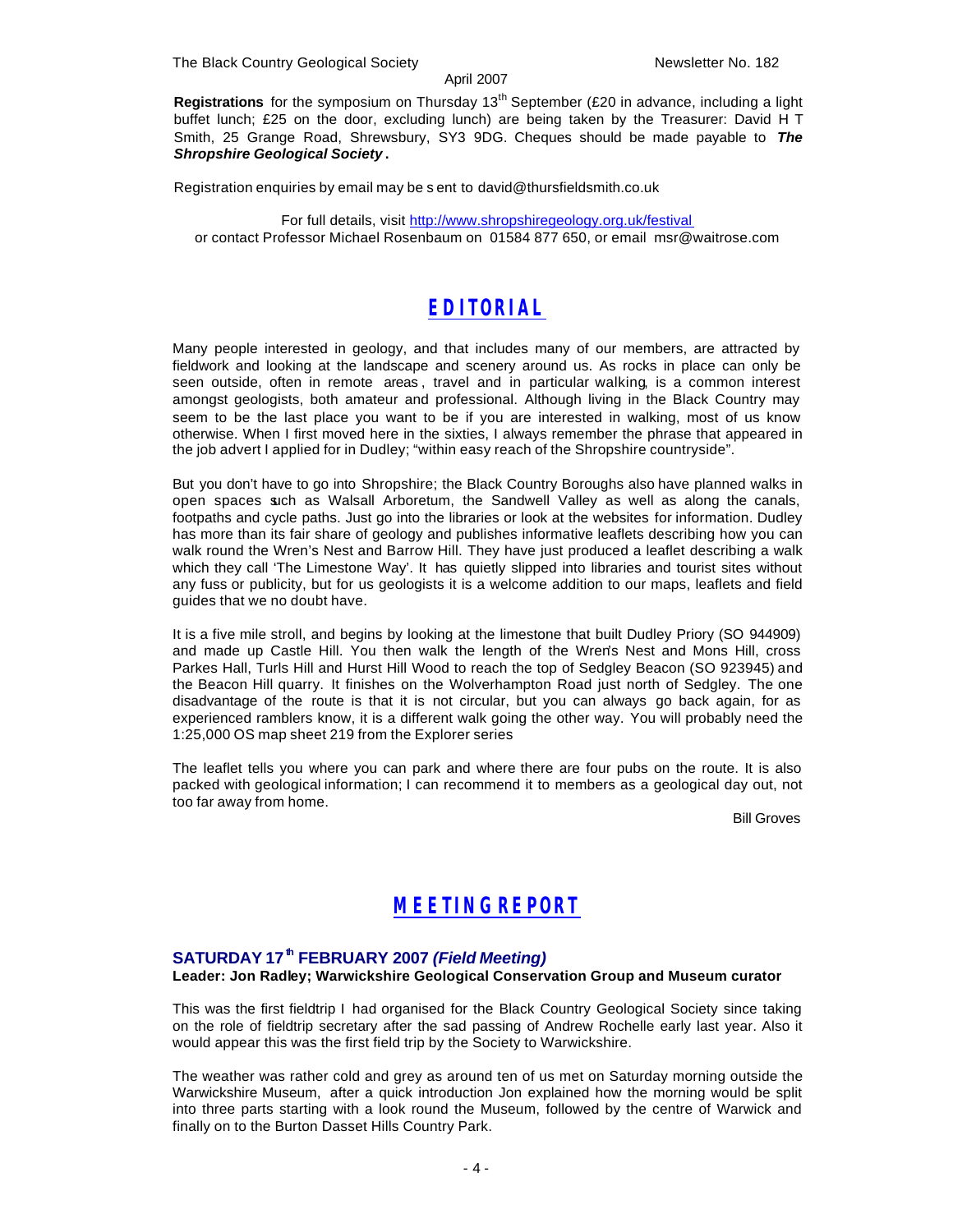Jon went on to described the geology of Warwickshire and how in general the geology in the north of the county differs from the south. The youngest strata, of Lower and Middle Jurassic age, occur in the southern half of the Warwickshire and the older strata of Pre-Cambrian to Triassic age are further north. The northern part of Warwickshire is divided into three structural areas, comprising the centrally located fault bounded graben of the Warwickshire Coalfield which is bounded to the east and west by the Hinkley and Knowle Basins. These structures were formed by extensional tectonic activity during the late Permian and possibly early Triassic. Strata of Precambrian to Permian age make up the Coalfield whilst the two basins are dominated by Bromsgrove Sandstone and Mercia Mudstone of Triassic age. Southern Warwickshire is characterised by scarplands underlain partly by Lower Lias clays and Middle Lias mudstones and ironstones. Warwickshire's solid geology is extensively overlain by younger superficial deposits of Quaternary age. The fossilised remains of a wide variety of plants and animals have been discovered in the various strata that make up Warwickshire. These include rhynchosaurs, plants and other continental fossils in the Triassic rocks ; marine reptiles, cephalopods, reef faunas from the Jurassic strata and mammoth, woolly rhino, giant elk and ox of Pleistocene age.

Warwick itself sits on a hill of Bromsgrove Sandstone at the southern tip of the Warwickshire Coalfield. To the west of the centre of Warwick, the ground slopes down towards and crosses the Warwick Fault and the geology changes from Bromsgrove Sandstone to Mercia Mudstone. To the south and east of central Warwick the ground slopes away towards the River Avon where the Mercia Mudstone is overlain by River Terrace Deposits.

Movements along the Warwick fault still occur today. The last recorded event occurred on  $23<sup>rd</sup>$ September 2001, measuring 4.2 on the Richter Scale, and occurred almost exactly one year before the Dudley earthquake of 2002.

After the Museum Jon gave us a tour of the urban geology of the centre of Warwick. The Museum, originally the old Warwick market hall which has housed the modern geology gallery for some 30 years, and the impressive Warwick west Gate are surviving examples of the oldest of Warwick's buildings that have been constructed from Bromsgrove Sandstone. At the West Gate we were shown that this formation is very close to the surface, appearing in places as crossbedded sandstone. The Bromsgrove Sandstone is no longer quarried locally and nowadays building restoration relies very much on imported stone from places as far a field as Grinshill in Shropshire. Dotted around the streets and pavements of the city centre are arrangements of quartzite cobbles that originated from Bunter Pebble Beds, laid down by rivers during the Triassic. Our tour of central Wa rwick ended at the Shire Hall; the outside of which is covered in a mottled red ironstone. Closer inspection revealed crustacean and worm burrows, nests of brachiopods and pieces of wood. This oolitic ironstone is the famous Marlstone, belonging to the Jurassic Middle Lias, and was quarried from Edge Hill to the south of Warwick. It is believed to be partly the product of eroded lateritic soils being washed into shallow tropical Jurassic seas.

For the final part of the fieldtrip Jon took us to The Burton Dassett Hills Country Park where the Marlstone is still exposed. It is approximately 15 km south of Warwick just off junction 12 of the M40, and the hills stand about 150m high and were extensively quarried for ironstone before the First World War. From the summit of Windmill Hill, Jon showed us what remained of the former ironstone quarries and how this strata forms a cap to parts of the Burton Dassett Hills. Out to the west the ground falls steeply away, into a low lying vale of Jurassic Lower Lias clays before rising again in the distance to form Edge Hill, another ironstone outcrop. From here, into the grey haze, it was pointed out that we could see not only the battle field from the Civil War but also the transition from Lower Lias clays to Middle Lias silts, clays and ironstones.

This very interesting and successful first trip to Warwickshire ended at 13:00 . On behalf of the society I would like to thank Jon Radley for being our guide for the morning and hope that this will be the beginning of more trips to look at Warwickshire geology.

Andy Harrison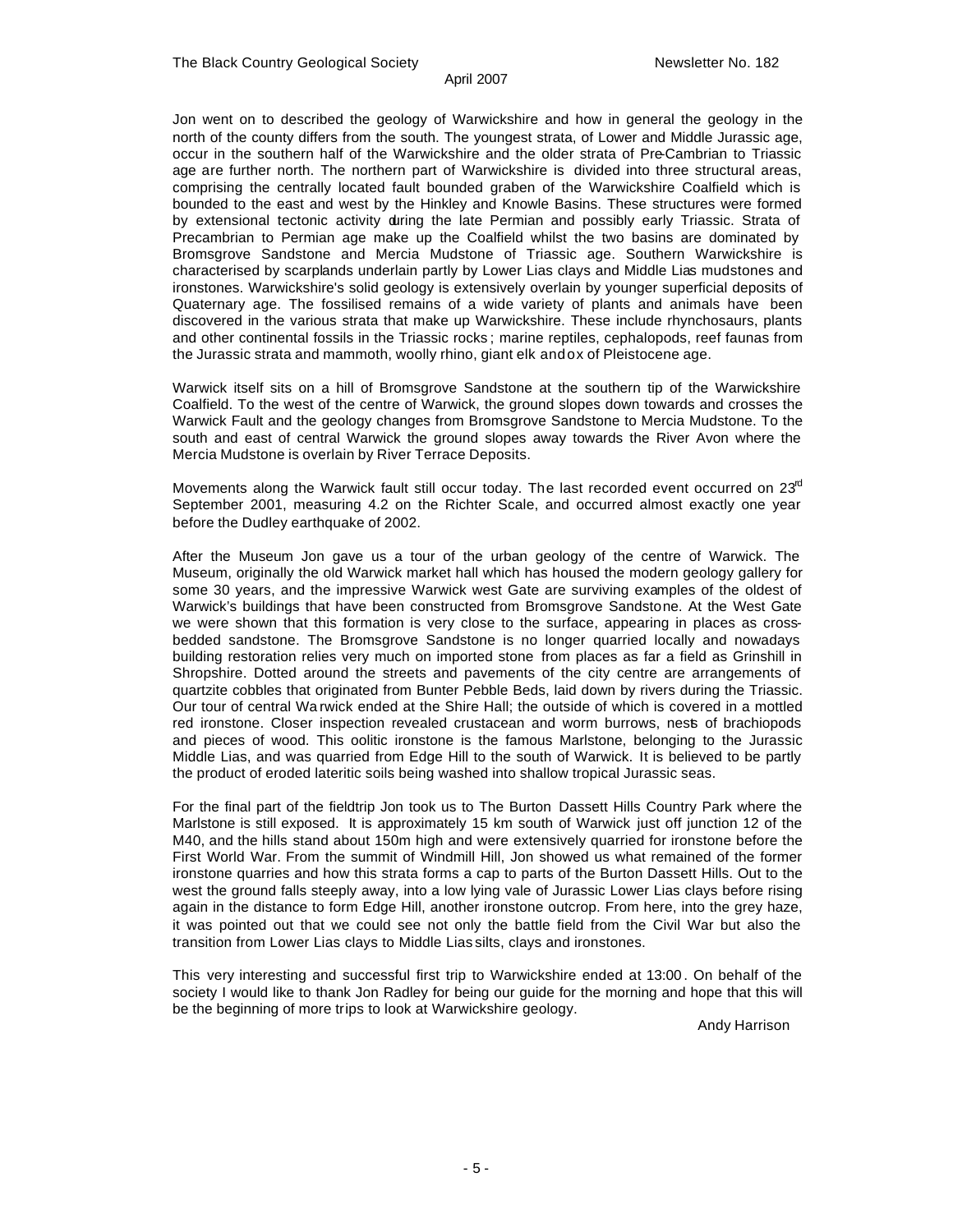#### **MONDAY 26Th FEBRUARY 2007** *(Indoor Meeting)*

**Dr. Cynthia Burek: (University of Chester)** 

#### **The role of Women in the History of Geology**

Do you know who Catherine Raisin was? Did you realise that women could not take degrees until the 1920's although they could follow the course? These were just two of the many interesting details that came out of Cynthia's superbly illustrated talk. The evening started with a questionnaire, how many female geologists could we write down, indeed how many scientists? We got Marry Anning and Madame Currie, but beyond that we were struggling and I don't think many wrote down Catherine Raisin, the pioneering geology teacher at Bedford College; a great legacy and role model.

Geology not only suffered from all the usual prejudices about female involvement, but it also had to cope with the problems of fieldwork. It is of great credit to the Geologists' Association that women were encouraged to take part from its inception in 1858, but there were all sorts of barriers; class, convention and transport. The result was that women would stay in their own localities and attach themselves to a male relative; Mary Anning did much of her work with her father and brother. Many were the wives of geologists, for example Mary Ann Woodhouse or Mrs Gideon Mantell.

After 1875 women were allowed to train professionally, and a common strategy employed in the field was for the teacher to take his wife to act as chaperone for female studen ts, a technique used by Professor Lapworth. But even so the dress code inhibited women, corsets and crinolines were not the ideal field dress, but the invention of the bicycle was a great liberator together with the acceptance of bloomers as female attire. This was a fascinating evening, and an eye -opener for many of us. Many thanks Cynthia.

Bill Groves

#### **SATURDAY 24 TH MARCH 2007** *(Field Meeting)*

**Leader: Dr Jaqui Malpass: A visit to the Brymbo Steelworks and Fossil Forest**



This was a follow up to a talk given by Dr Jacqui Malpass at the end of last year. Around 25 heard Jaqui gi ve us a brief introduction to the history and conservation issues surrounding the site. The Brymbo Estate was purchased, in 1792, by John Wilkinson an ironmaster, inventor and entrepreneur who recognised the site for its wealth of raw

materials, especially the Coal Measures beneath. When first purchased the estate measured around 500 acres and when the steel works closed, in 1990, the site had grown to around 900 acres. Although coal had been extracted from beneath the site since Medieval times; John Wilkinson was the first to extract it on an industrial scale.

The remaining Old Steelworks buildings, which now stand as a majestic legacy to John Wilkinson were listed as Ancient Monuments. Restoration included reshaping old slag heaps, which had to be covered in a 3.00m thick layer of 'clean material'. Beds of sandstone and mudstone on the site provided a good source of 'clean material' and it was whilst excavating these that the fossil forest was discovered.

Early excavations uncovered a unique find of up to 20 fossil `trees'; club mosses or Lycopsids, in a small area. Consequently extensive discussions began between the site developer and Peter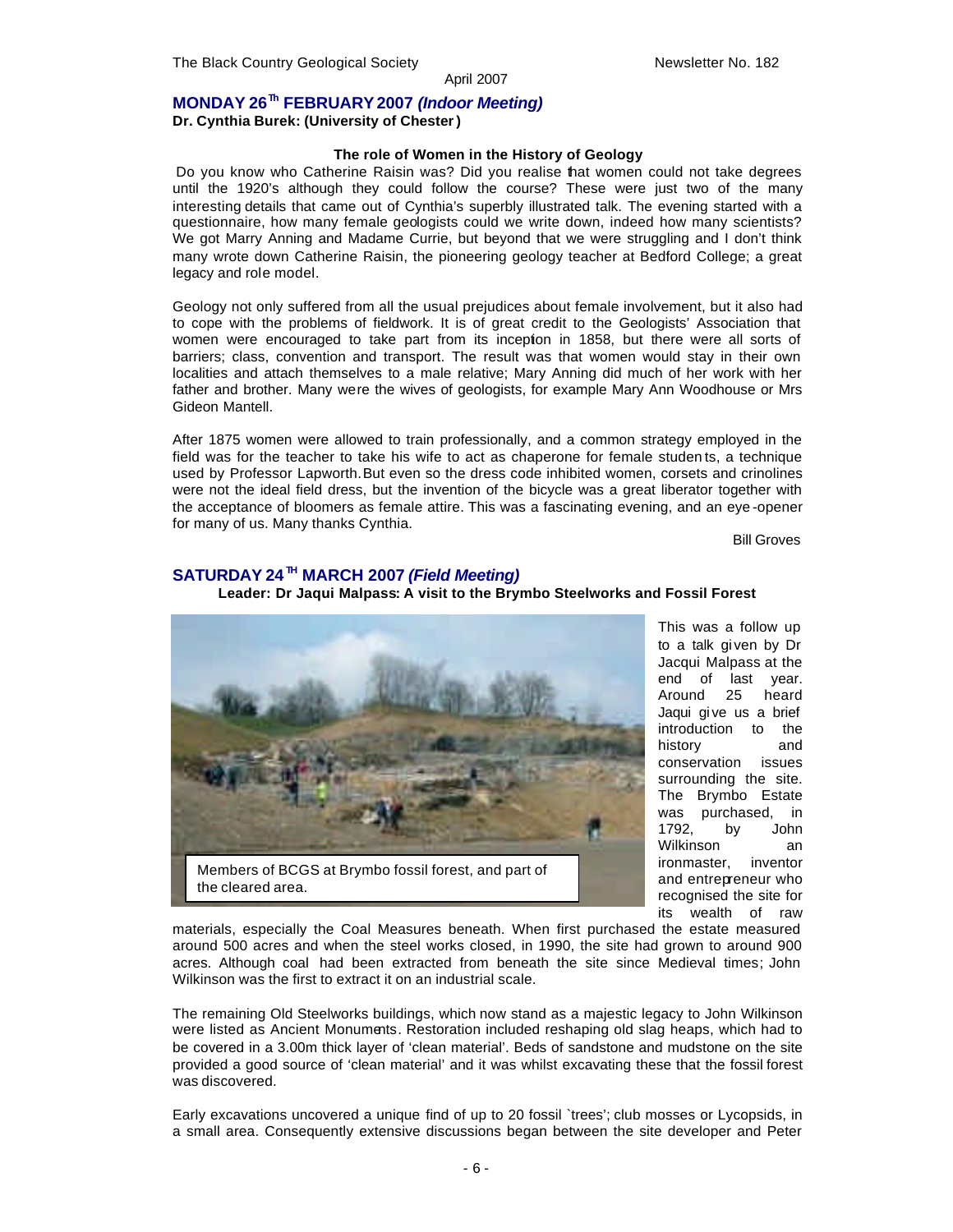Appleton (Brymbo Heritage Group and NEWRIGS) to find the best way to conserve the site. Dr Malpas has overseen excavations and fieldtrips to the site. Initial fieldtrips centred on collecting as much fossil material as possible, for future displays within the Heritage Centre area, with the aims of cataloguing and photographing fossils, rock faces and excavation progress to compile a comprehensive record of the site, now a registered RIGS site with a rather uncertain long -term future.

After looking at the old Steelworks buildings we were shown the fossil forest, by Jaqui, which gives a tantalising glimpse of what this part of the world was like around 300 million years ago during the Carboniferous. Stratigraphically the Forest is contained within a succession of seat



Lycopsid (club moss) found growing within a much larger specimen.

earths, mudstones and rippled sandstones trapped between two thick beds of coal. A unit of seat earth immediately underneath the 2 Yard Coal contains abundant Stigmaria and Calamites. Underlying the seat earth is a sequence of mudstones, which contains abundance ferns, Calamites rhizomes , and sandstones, with upright and slightly inclined Calamites stems. The lowest horizon, situated just above the Crank Coal, contains preserved stumps and roots at the base of which sits a thin 50mm thick band of coal. The main species of Lycopsids, found in the fossil forest, are Lepidodendron and Sigillaria.

It is planned to build a Geodesic Dome over the forest to enable the work of revealing and conserving the fossil forest to begin. This will provide the most accessible record of a section of Carboniferous Forest found in the UK as well as being an important educational tool for geology students.

Plans for the future developments are currently on hold until a feasibility study has been undertaken to establish how much the future proposals will cost. In the meantime a good part of the site remains uncovered and many fossils left exposed to the elements. Fossils collected so far have been housed in the Heritage Centre, in need of cataloguing, which we were allowed to view before leaving the site at the end of a very enjoyable and interesting day. I would like to thank Dr Malpass and her colleagues for giving us the opportunity to visit this extremely interesting site and hope more visits will be possible in the future.

*Speaking with Jaqui afterwards and subsequently to members of the BCGS I would be interested in* 

*hearing from any members willing to participate in a voluntary day (or days) to Brymbo to assist with sorting out and catalogue the fossils already discovered and helping with the future preservation of site. If society members are interested in helping out please let me know and I will arrange a visit with Jaqui.*

Photographs taken by Julie Schroder.

http://www.photobox.co.uk/album/5222685

Andy Harrison (jenufa8@yahoo.com mobile: 07973330706)

## **MONDAY 26TH MARCH 2007** *(Indoor Meeting)*

#### **ANNUAL GENERAL MEETING** :

It would be unfair to say "nothing to report" for what is the most impor tant meeting of the year for the society, but no contentious issues were aired, we have had another successful year with lots of interesting trips and meetings. Alf Cole once again chaired this year's AGM and 36 members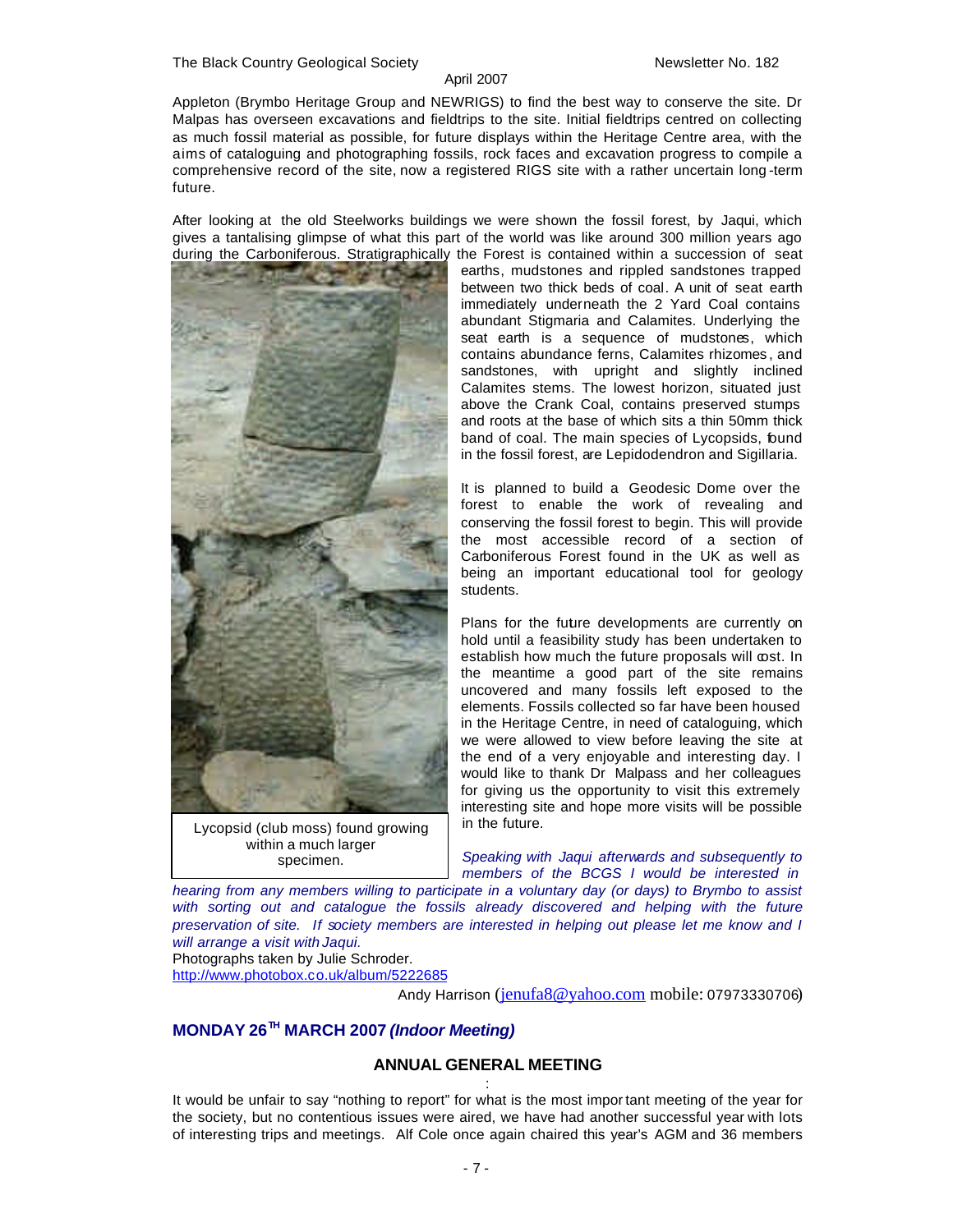#### The Black Country Geological Society Newsletter No. 182

#### April 2007

were present. The principal members of the committee were re-elected 'en-bloc', and the officer's names appear on page 1 of this newsletter. Les Riley joined the committee to replace Bob Buckie who stood down due to work commitments. Barbara Richards continues as our other 'ordinary' member. Alf did inform the meeting that we are always looking for members to serve on the committee, it is not a big job but new blood is always a bonus. He also reminded us that he did not see his position as Chairman as being a perpetual one and it was his intention to make this his last year provided another suitable candidate is found. The AGM lasted thirty minutes and was followed by:

#### **David Pannet. (Field Secretary Shropshire Geology Society).**

#### **The Ice Age History of the River Severn around Shrewsbury/Ironbridge.**

David gave an interesting and well illustrated talk on the River Severn in this area of Shropshire. After outlining the Permo-Carboniferous solid geology, which has an undulating topography between 0 and 60m O.D., he looked at the glacial drift that filled these basement depressions. He explained the distribution of the sandy boulder clay; the sandhur type sand and gravels, and the peat filled kettle holes.

When looking at the river morphology, David explained that it once flowed on the ice and so is superimposed on the rock beneath, so the meanders were produced in the immediate post glaciation period. Erratics have been used to help interpret the provenance of the drift deposits, with Scottish granite boulders indicating a northern origin, wher eas the Irish Sea drift contains shells, picked up as the ice crossed beaches. These shells were first discovered by Darwin.

However, most interestingly, David described deep, buried channels in the basement carved out by sub-glacial streams flowing under hydrostatic pressure under the ice. One particularly large one can be found from Shrewsbury to Ironbridge, and it is interpreted as guiding the Severn to its modern course through the gorge, when the ice melted. This channel is thought to be sub-glacial because in places it goes up-hill, a characteristic of water moving under hydrostatic pressure. David also cautioned us to remember that although the Devensian glaciation has left many features, the ice would have been relatively thin in this area, whereas the much thicker, earlier, Anglian ice was far more likely to produce these large sub -glacial features.

This was a very thought provoking talk, and it encouraged those of us brought up on pro-glacial lakes and overflow channels to find out more. Many tha nks to David!

Sarah Worton and Bill Groves



*GEOLOGY IN STAMPS*

It is not often that you find a geological map and section printed on postage stamps, but on these stamps from the French Southern and Antarctic Territories there is a map and section of the Kerguelen Islands. There are 300 islands in the group which is in the Southern Indian Ocean,  $49^{\circ}S$  70 $^{\circ}E$ which is midway between Africa,

Antarctica and Australia. This island has an interesting fauna but a poor flora, the only plant of note being the Kerguelen cabbage! Its population consists entirely of research workers, mostly geologists and biologists , and reaches a maximum of 110 in summer months; why have a stamp, one wonders. It certainly lives up to its English name of Desolation Island.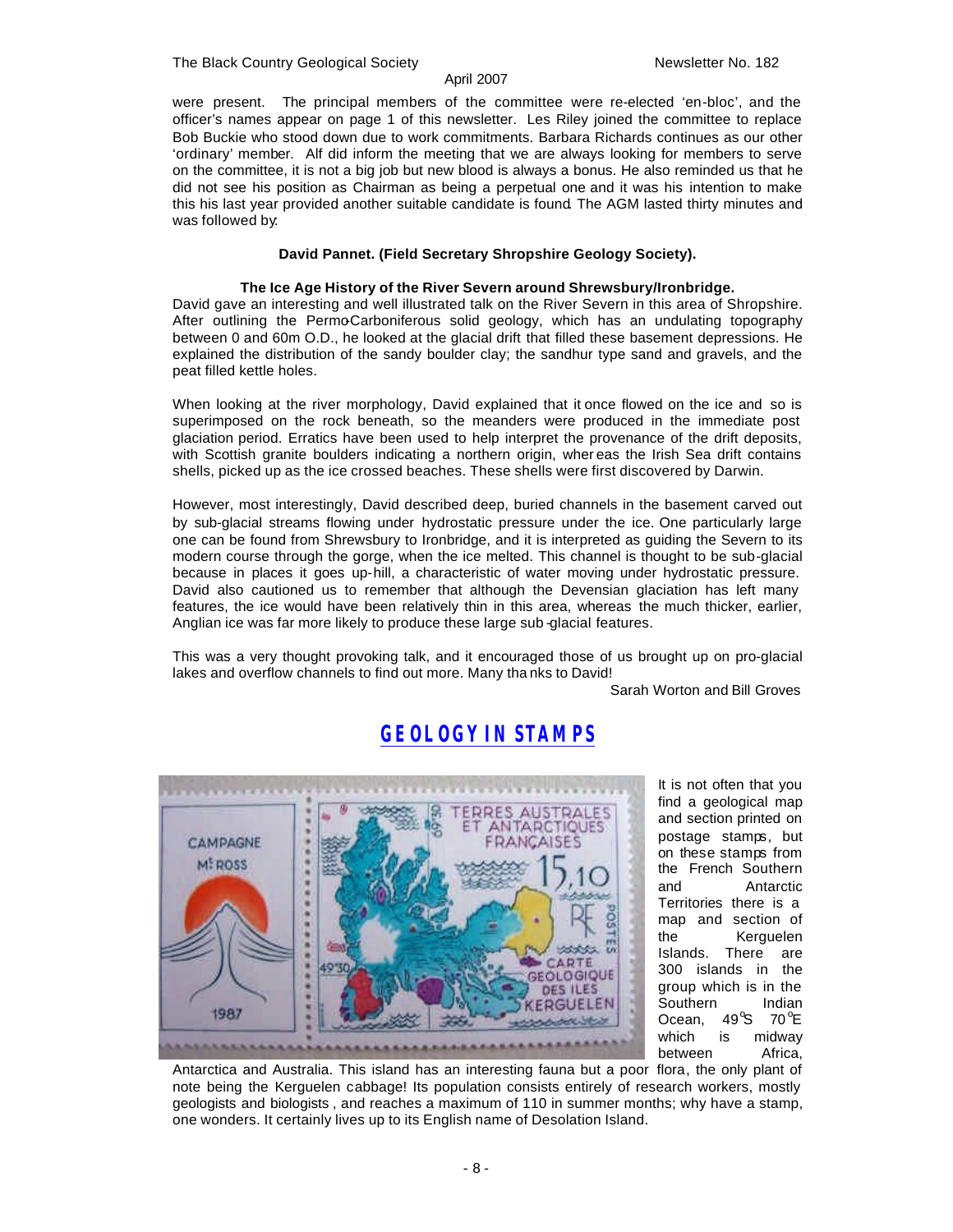#### The Black Country Geological Society Newsletter No. 182

#### April 2007



However, for the geologist, this small island complex is<br>iust the surface just the expression of a LIP (large igneous province). As the stamps show the island is volcanic with one active volcano; the mountains reach 1,850m and are probably fed by a mantle plume. The origin is of significance

geologically. During the break up of the southern continent Gondwanaland, 130mya in the Cretaceous, a plateau of igneous material was left in the Indian Ocean as the Indian subcontinent moved northwards. So the Kerguelen Islands give us a brief surface peep of this feature.

Bill Groves

## *GEOLOGICAL PLACES*

The Isle of Arran off the west coast of Scotland is a classic area for geology. It is difficult to know where to start when describing it, there is so much variation. It is most well known for its igneous rocks and structures, granite intrusions, sills, dykes, volcanic centres, they are all there, and beautifully exposed. This photograph is of '*Hutton's unconformity'* at Lochranza in the north of the island. First recognised by James Hutton in the late eighteenth century, it has Carboniferous sediments



sitting on steeply dipping Dalradian schists. The line of the unconformity represents a time gap of over 200 million years, highly significant in geological terms. When you are there it does not take much imagination to think that you are standing in the same place, looking at the same rocks as one of the great fathers of our science.

Please send or hand to me a few lines about one of your favourite geological places, I can usually find a picture to go with it, and it makes for interesting reading for other members.

Bill Groves